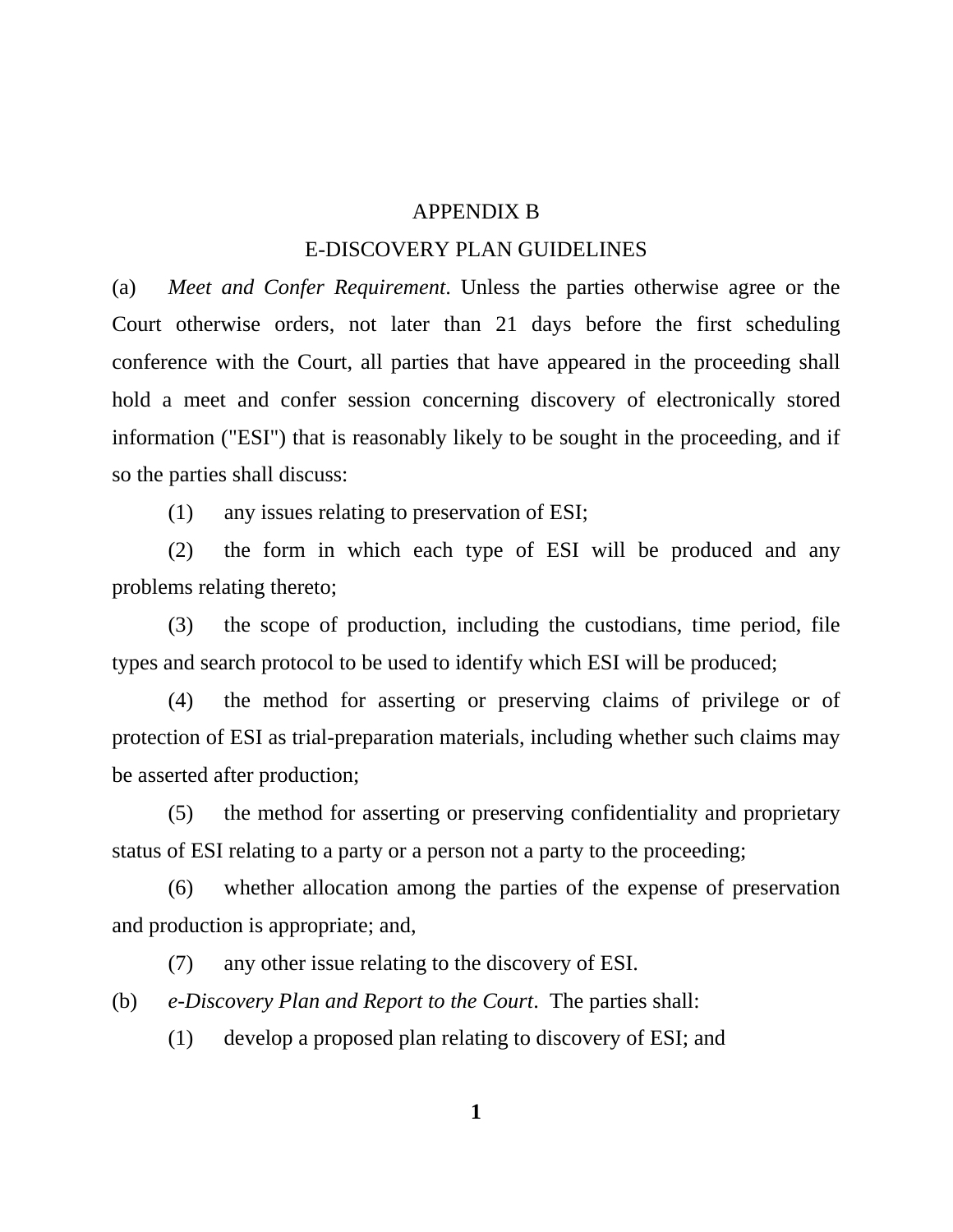(2) not later than 14 days after the meet and confer session under subsection (a), submit to the Court a written report that summarizes the plan and states the position of each party as to any issue about which they are unable to agree.

(c) *Form of Court Order*. Following the submission of the discovery plan and any disputes over the plan, the Court will enter an order governing discovery of ESI that will address:

(1) preservation of ESI;

(2) the form in which each type of ESI is to be produced;

 (3) the scope of production, including the custodians, time period, file types and search protocol to be used to identify which ESI is to be produced;

(4) the permissible scope of discovery of ESI;

 (5) the method for asserting or preserving claims of privilege or of protection of ESI as trial-preparation material after production;

 (6) the method for asserting or preserving confidentiality and the proprietary status of ESI relating to a party or a person not a party to the proceeding;

(7) allocation of the expense of production; and

(8) any other issue relating to the discovery of ESI.

*(d) Limitations On Discovery.*

In developing a discovery plan and in entering any discovery order, the plan or order shall provide that a party may object to discovery of ESI from sources that the party identifies as not reasonably accessible because of undue burden or

**2**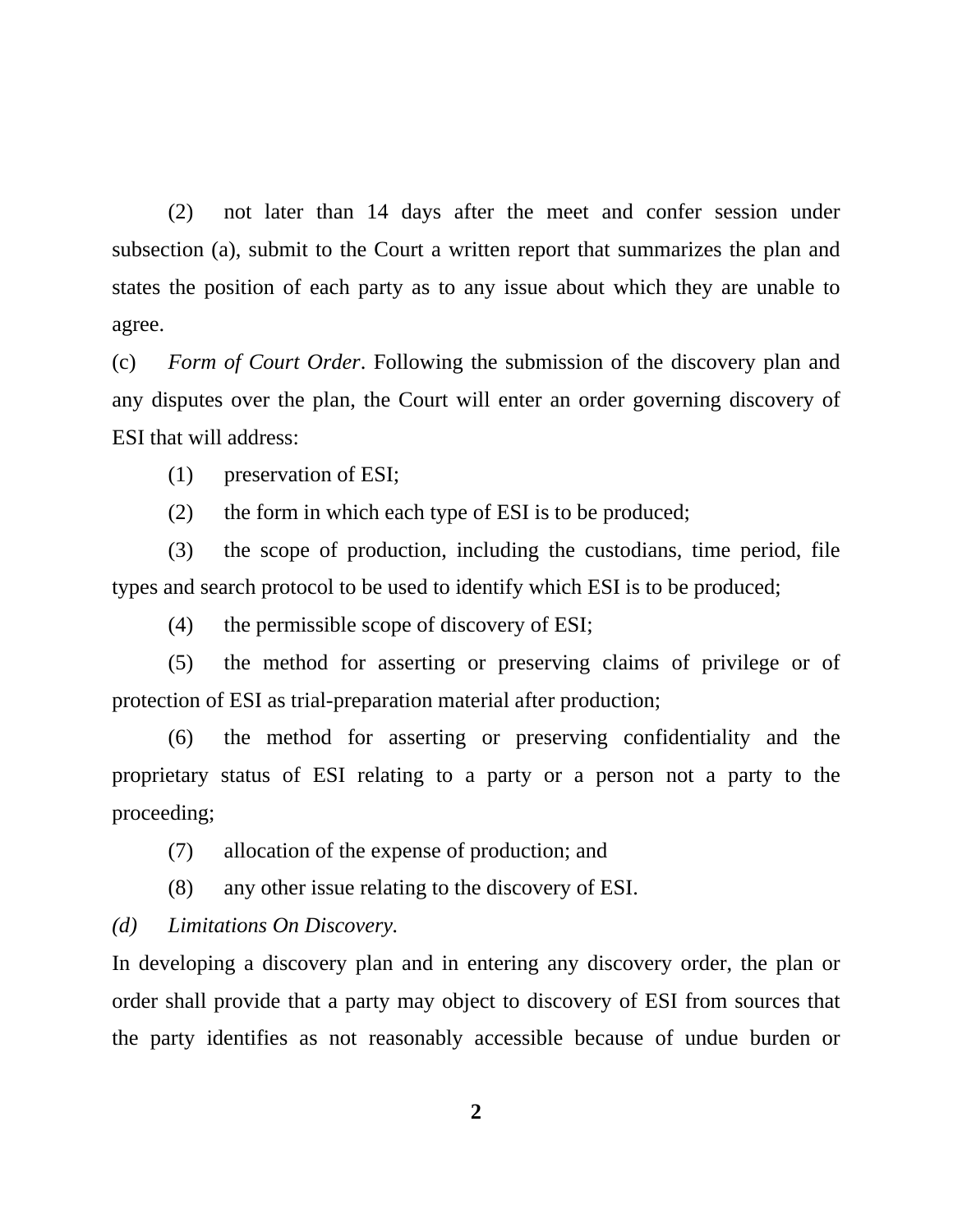expense. In its objection the party shall identify the reason for such undue burden or expense. On a motion to compel discovery or for a protective order relating to the discovery of ESI, the objecting party bears the burden of showing that the information is from a source that is not reasonably accessible because of undue burden or expense.

The Court may order discovery of ESI that is from a source that is not reasonably accessible because of undue burden or expense if the need for proposed discovery outweighs the likely burden or expense, taking into account the amount in controversy, the resources of the parties, the importance of the issues, and the importance of the requested discovery in resolving the issues.

If the Court does order discovery of ESI under this subsection, it may set conditions for discovery of the information, including allocation of the expense of discovery.

The Court shall limit the frequency or extent of discovery of ESI, whether or not that ESI is from a source that is reasonably accessible, if the Court determines that:

 (1) it is possible to obtain the information from some other source that is more convenient, less burdensome, or less expensive;

(2) the discovery sought is unreasonably cumulative or duplicative;

 (3) the party seeking discovery has had ample opportunity by discovery in the proceeding to obtain the information sought; or

 (4) the likely burden or expense of the proposed discovery outweighs the likely benefit, taking into account the amount in controversy, the resources of the

**3**